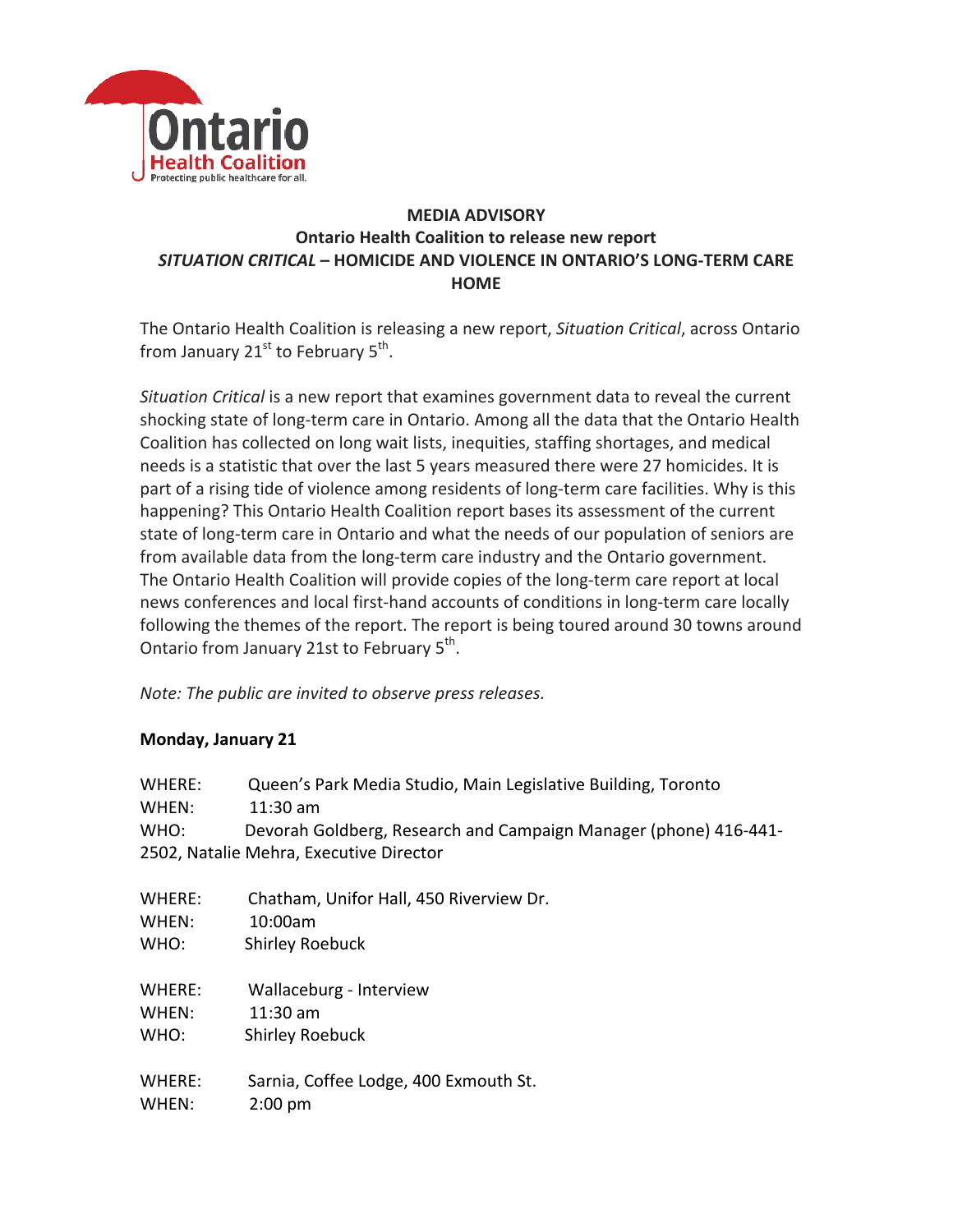| WHO:   | <b>Shirley Roebuck</b>                                   |
|--------|----------------------------------------------------------|
| WHERE: | Sudbury Public Library Main Branch, 74 MacKenzie St.     |
| WHEN:  | $10:30$ am                                               |
| WHO:   | Dot Klein                                                |
| WHERE: | North Bay Legion, 150 First Ave.                         |
| WHEN:  | $10:30 \text{ am}$                                       |
| WHO:   | Ann McIntyre & Blanche-Helene Tremblay, Devorah Goldberg |
| WHERE: | Smith Falls, Royal Canadian Legion, 7 Main Street E.     |
| WHEN:  | $10:30$ am                                               |
| WHO:   | Ross Sutherland                                          |

### **Tuesday, January 22**

| WHERE:<br>WHEN: | Hamilton Public Library Main Branch, 2 <sup>nd</sup> Floor Program Room<br>$10:30$ am |
|-----------------|---------------------------------------------------------------------------------------|
| WHO:            | Janina Lebon                                                                          |
| WHERE:          | Burlington Central Library, Frank Rose Room, 2331 New St.                             |
| WHEN:           | $1:30$ pm                                                                             |
| WHO:            | Tom Corrothers                                                                        |
| WHERE:          | London, Neighbourhood Legal Services, Board Room, 151 Dundas St.                      |
| WHEN:           | 10:30 am                                                                              |
| WHO:            | Peter Bergmanis3                                                                      |
| WHERE:          | Peterborough Public Library Main Branch (Board room downstairs), 345                  |
| Aylmer St. N.   |                                                                                       |
| WHEN:           | $11:00$ am                                                                            |
| WHO:            | Roy Brady                                                                             |
|                 | Charlene Avon                                                                         |
| WHERE:          | Windsor, Mackenzie Hall, 3277 Sandwich St. W.                                         |
| WHEN:           | $11:30$ am                                                                            |
| WHO:            | Ken Lewenza Jr.                                                                       |
| WHERE:          | Oshawa, Parkview Senior' Residence, 25 John St.                                       |
| WHEN:           | $11:00$ am                                                                            |
| WHO:            | <b>Trish McAullife</b>                                                                |

**Friday, January 25**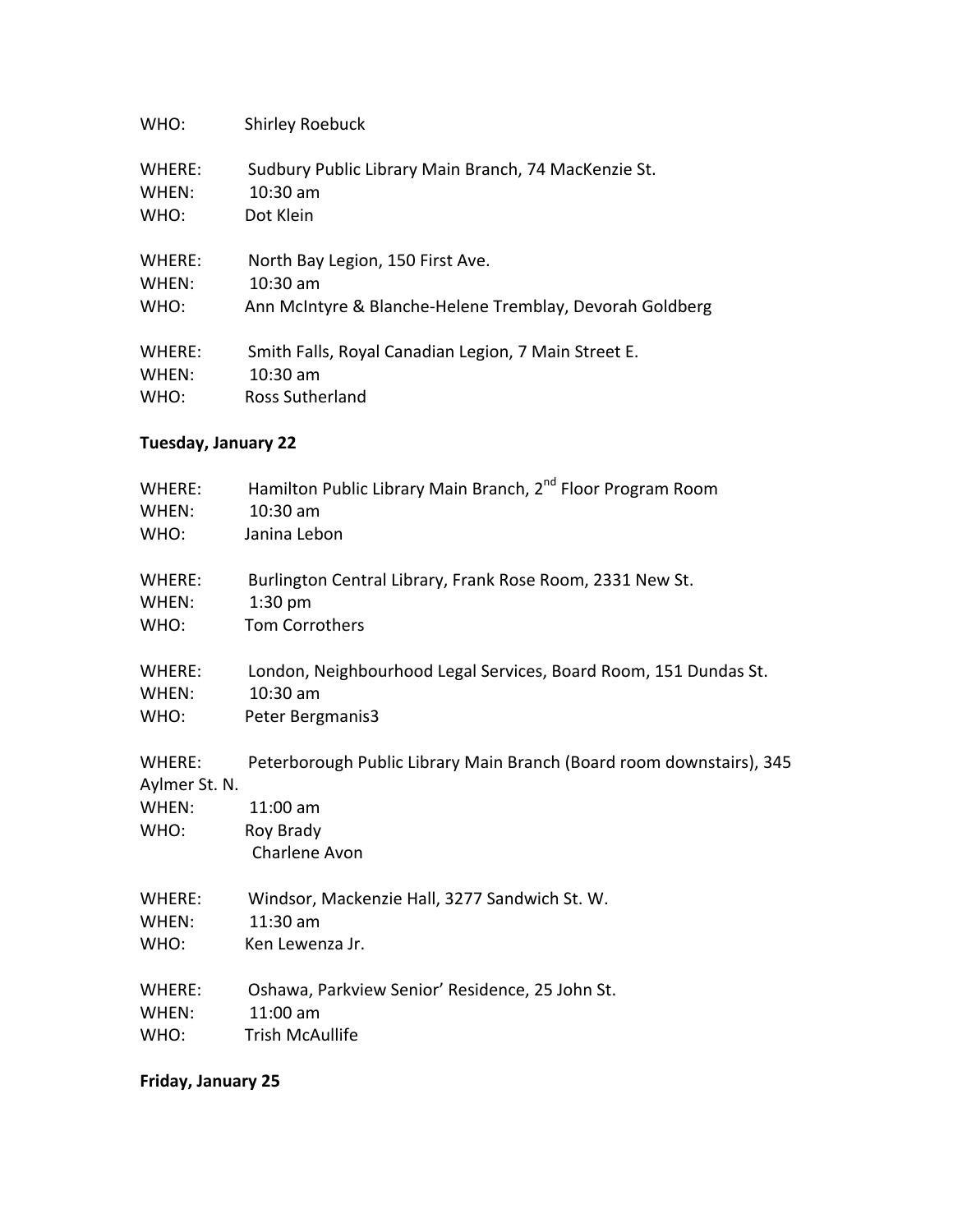| WHERE: | Stratford Public Library, 19 St. Andrew St.         |
|--------|-----------------------------------------------------|
| WHEN:  | $10:30$ am                                          |
| WHO:   | Treena Hollingworth                                 |
| WHERE: | Guelph, Public Library, East Branch, 1 Starwood Dr. |
| WHEN:  | $10:30$ am                                          |
| WHO:   | Magee McGuire                                       |

#### **Monday, January 28**

| WHERE:              | Tillsonberg, Oxford County Public Library, Tillsonburg Branch, Program |
|---------------------|------------------------------------------------------------------------|
| Room, 2 Library Ln. |                                                                        |
| WHEN:               | $10:30$ am                                                             |
| WHO:                | Bryan Smith                                                            |
| WHERE:              | Huntsville, Bullock's Independent Grocer, 131 Howland Dr.              |
| WHEN:               | $12:00 \text{ pm}$                                                     |
| WHO:                | Peter Cross                                                            |
|                     | Devorah Goldberg, Research and Campaign Manager                        |
| WHERE:              | Woodstock, Southgate Centre, 191 Wellington St. S.                     |
| WHEN:               | $1:30$ pm                                                              |
| WHO:                | <b>Bryan Smith</b>                                                     |

### **Tuesday, January 29**

| WHERE: | Thunder Bay, 55+ Centre, 700 River St. |
|--------|----------------------------------------|
| WHEN:  | $10:30$ am                             |
| WHO:   | Jules Tupker                           |

WHERE: Kingston, United Church, 82 Sydenham St. WHEN: 10:30 am WHO: Mathew Gventer

#### **Wednesday, January 30**

| WHERE: | Ottawa, Sandy Hill Community Centre, 250 Somerset St. E. |
|--------|----------------------------------------------------------|
| WHEN:  | $1:00 \text{ pm}$                                        |
| WHO:   | Al Dupuis                                                |

### **Friday, February 1**

| WHERE: | Kitchener-Waterloo, Waterloo Public Library Main Branch, 35 Albert St. |
|--------|------------------------------------------------------------------------|
| WHEN:  | 10:00 am                                                               |